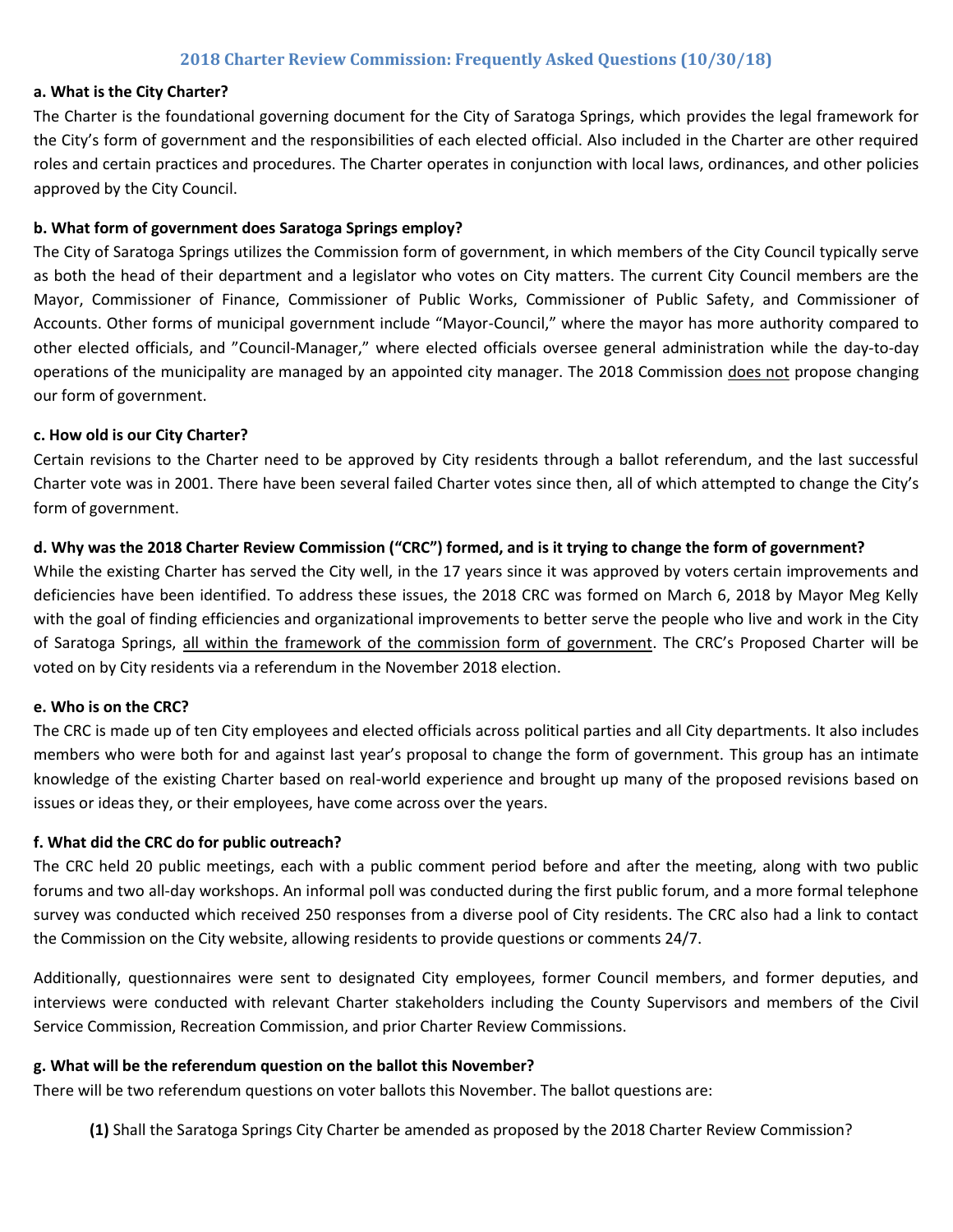**(2)** Shall the Saratoga Springs City Charter be further amended to provide for two (2) additional City Council members whose authority shall be legislative only?

Ballot Question **(1)** refers to the 2018 Proposed Charter with enhanced efficiencies and organizational improvements and maintains the five member City Council. Ballot Question **(2)** refers to the 2018 Proposed Charter with enhanced efficiencies and organizational improvements but also increases the City Council to seven members. The initiative to increase the City Council to seven members allows voters to decide separately from the proposed updates and amendments to the Charter, in accordance with New York State Law. Expanding the City Council to seven members can only be enacted with a "Yes" vote on BOTH questions.

## **h. Why is the CRC proposing to expand the City Council, and how would it work in practice?**

One benefit to forming the CRC on the heels of the 2017 effort is that everyone on the 2018 Commission is well-versed on the critiques of the existing Charter. One issue raised during the prior process was that some in the City thought the legislator and departmental demands of a City Council member held people back from running for office. To address this issue, and to expand the opportunity for residents to run for office, the CRC has proposed expanding the City Council to seven members, with the two new members serving as Council Members-At-Large who have equal legislative power as the other members but who won't oversee a City department. As these new Council Members-At-Large are not overseeing City departments, they would not require deputies.

## **i. What other revisions are in the Proposed Charter?**

Other than expanding the City Council to seven members, amendments in the Proposed Charter can largely be broken down into five categories:

- Increase professionalism across City Hall: Deputies are now required to have relevant experience and or educational requirements for their department. The proposed Charter also gives appropriate autonomy to Human Resources and IT.
- Realign certain functions to match responsibilities: Functions have been matched to appropriate departmental responsibilities, such as the Recreation Department moving to the Department of Public Works and Risk & Safety moving to Legal.
- Remove unilateral appointments: Because certain commissions, boards, and employees serve critical City-wide roles, they now require advice and consent from the City Council.
- Increase flexibility of City operations: The proposed Charter focuses on functions rather than specific job titles, which will give the City the ability to more easily adapt as demands and resources change.
- Improve consistency and readability of the Charter: Each Council Member section now follows a similar template, which clearly lays out their duties and powers. Certain processes, such as the Budget, are now moved to separate sections later in the document, rather than taking up paragraphs of space within a given Council member's section.

### **j. What has stayed the same from the existing Charter to the Proposed Charter?**

Along with keeping the commission form the government, the term length of 2 years and the absence of term limits remain the same. Deputies are still included for the existing City Council members, as is their requirement to be a City resident. Appointments powers largely reside in the same offices they did previously, though now they are at the advice and consent of the City Council. A recent poll conducted by the CRC showed that 75% of City respondents thought things in Saratoga Springs are "going in the right direction", and to that end the CRC aimed to revise the Charter where we thought appropriate, while also ensuring the City follows in the footsteps of what has made it such a thriving and desirable City to live and work in.

### **k. What is the Budgetary Impact of the Proposed Charter?**

A Financial Summary of the Proposed Charter is available on the City website. In aggregate, should Question (1) be approved by City voters, the expected financial impact is  $60$ . The amendments and revisions made are related to process and structure, and do not require any new employees, salary increases, contracts or equipment. Should Question (2) also be approved by City voters, there would be additional expenses in the City budget starting in 2020. In this scenario, the salary and benefits for the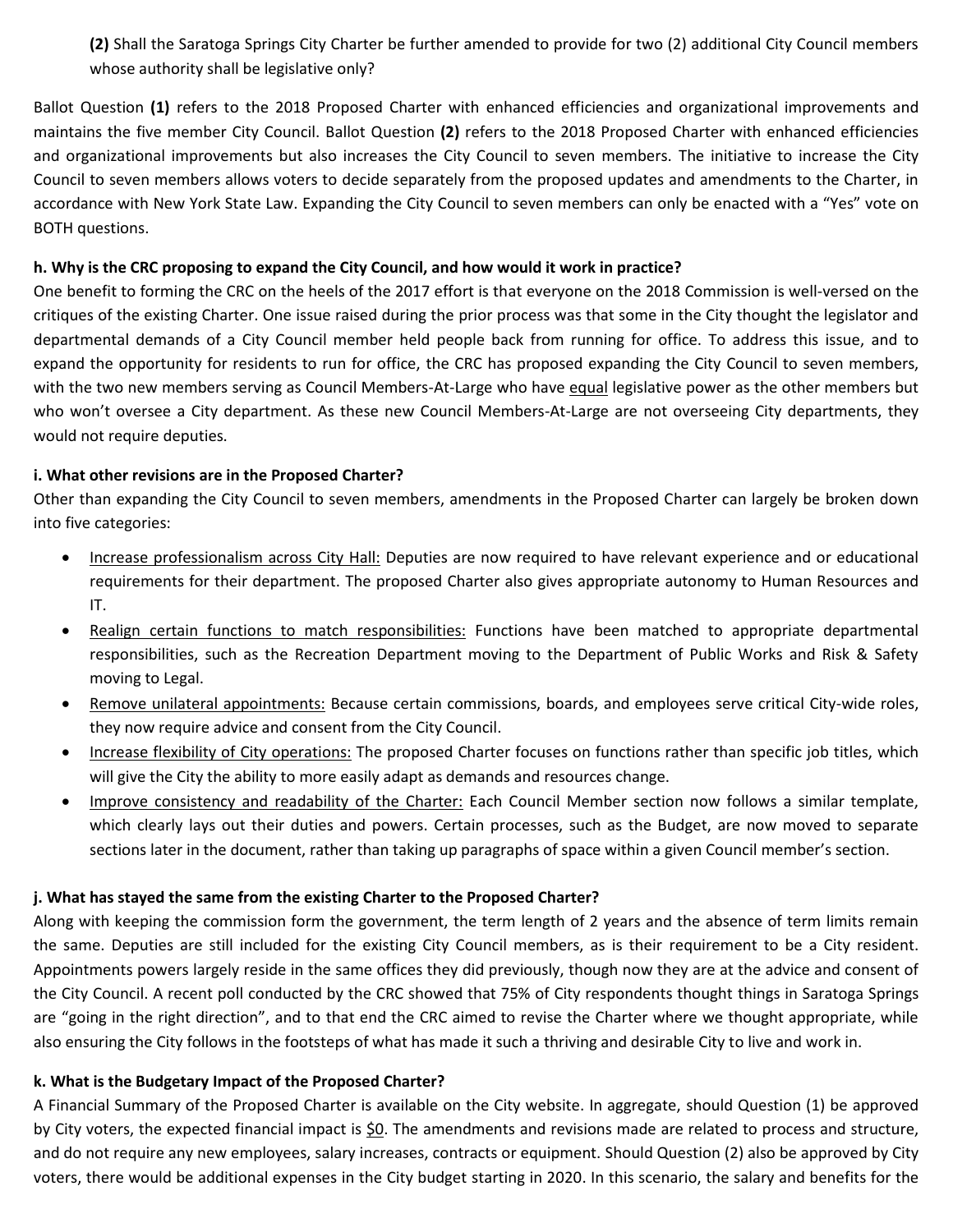two Council Members-At-Large would be determined by the City Council prior to the 2019 election. Assuming the current City Council salary of \$14,500, the total annual cost for expanding the City Council would be \$31,218 if the Council Members-at-Large, or up to \$81,846 if benefits are offered and the new members select the most expensive healthcare plan. Should voter approve Question (2), the compensation for the new members would be set by the existing City Council through the local law process, which includes public notice and public comment.

## **l. Why was the City Council salary of \$14,500 removed, and does that mean a City Council can set their own salary?**

Removing the salary of \$14,500 does not change the method by which a City Council can alter their salary. Under both the current Charter and proposed Charter if the City Council wanted to increase their salary while in office, voters would need to approve it via a referendum. If a sitting City Council wanted to increase the salary for a future City Council, they would need to do so through the local law process, which includes public notice and public hearing. There is no scenario whereby a City Council can unilaterally give itself a raise.

The salary of \$14,500 was removed at the advice of the CRC's outside counsel, and because most charters do not include them. While the 2017 proposal included salaries, their meeting minutes show that their outside counsel stated "the model charter rejects putting compensation in the Charter" (2/6/17) and a 2017 Commission member stated "the Department of State and NYCOM recommend that salaries not be in charters." (3/6/17) Minutes from both meetings are available on the City website.

## **m. What does the CRC mean by "give appropriate autonomy to Human Resources and IT"?**

Under the current Charter, the City Attorney reports to the entire City Council. This is done because of the City Hall-wide responsibility held by that office, and the sensitive information that flows through it. The CRC took similar steps for Human Resources and IT, which are under the Mayor's Office and Finance Department, respectively, in the current Charter. Like the City Attorney, these groups serve the entire City Council and often deal with confidential information that should not be overseen by any single City Council member. By making both accountable to the entire City Council, it removes the notion that any City Council member can direct what they do or who they can, or cannot, work with.

A single employee reporting to a multi-person body is not uncommon in government, as is evident by last year's proposal, through which a city manager would have reported to and been evaluated by a seven member City Council.

## **n. Why was the Recreation Department moved from the Mayor's Office to the Department of Public Works ("DPW")?**

The Recreation Department is reliant on DPW for the maintenance of its fields and facilities, with DPW-related lines making up over half of the Recreation budget. Recreation was moved to the DPW section of the proposed Charter to reflect, and strengthen, this inherent bond between the two groups, and was done based on input received from the Mayor's Office, DPW, the Recreation Director, and members of the Recreation Commission. Both the Recreation Director and Recreation Commission continue to exist in the proposed Charter, and both remaining focused on Recreation programming.

## **o. What are the different scenarios if Question (1) and/or Question (2) are approved by voters?**

If both Question (1) and Question (2) are approved by voters, all amendments would go into place as of January 1, 2019, with the two new Council Members-at-Large elected by City voters in the November 2019 election. They would begin their term as of January 1, 2020. If only Question (1) is approved by voters, all amendments, excluding expansion, would go into place as of January 1, 2019 and the City Council would remain five members. If only Question (2) is approved by voters, no amendments go into place, as Question (2) is dependent on the approval of Question (1).

As stated above, the need for two questions was driven by State Law, which requires the expansion of City Council being a separate ballot question. The CRC decided that the possible expansion of City Council should be included as a further amendment to the updates and amendments proposed in Question (1) as that was our ultimate charge. We were established to find efficiencies and organizational improvements within the current form of government and to update a document that has not been updated in 17 years. To have included Question (2) by itself would have ignored much of our charge and the majority of updates we are proposing. Additionally, we believe the amendments included in Question (1) would allow Question (2) to best function in practice.